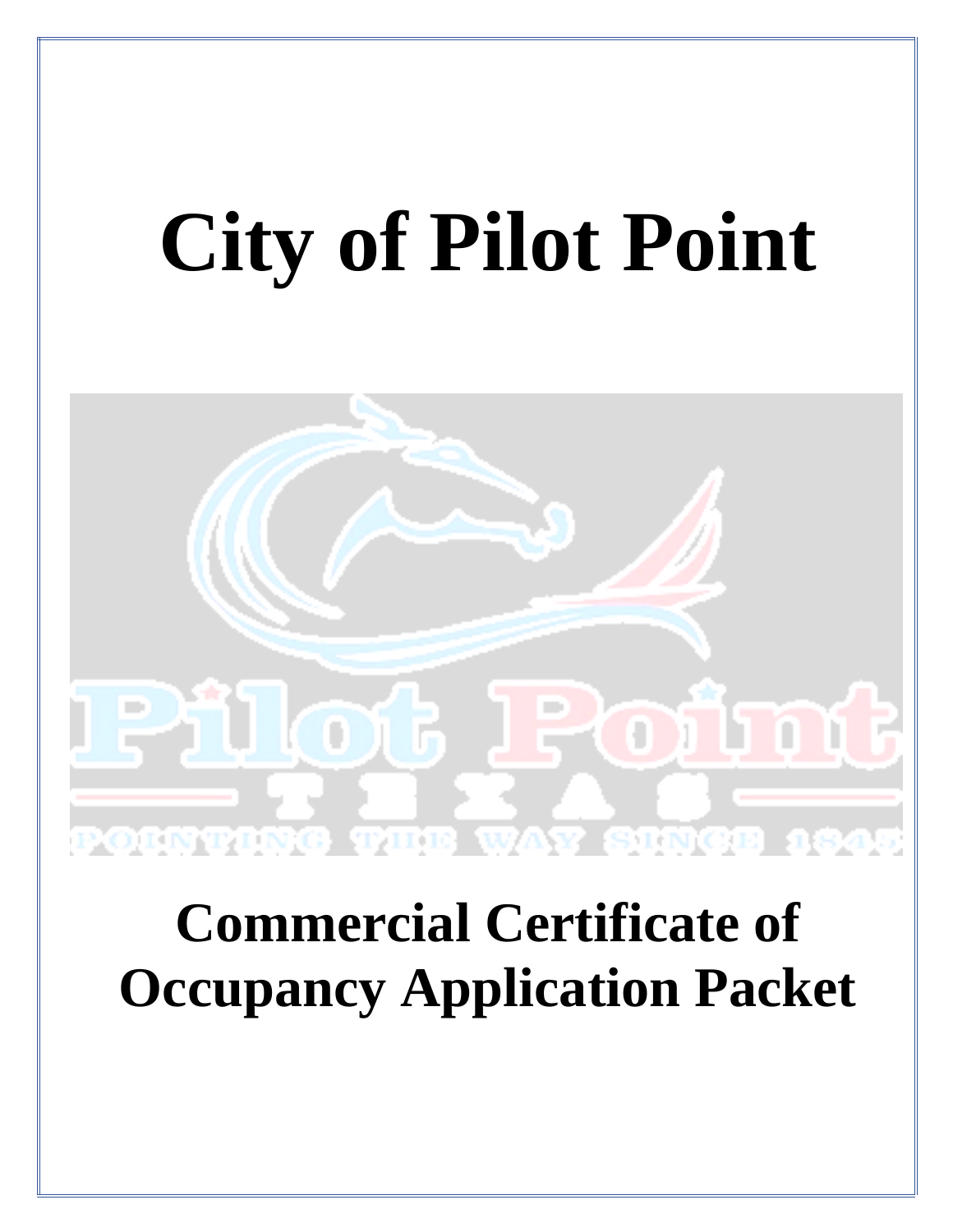

# Certificate of Occupancy Checklist & Instructions

#### **Checklist:**

 $\Box$  The completed Certificate of Occupancy Application and \$100 non-refundable application fee.

 $\Box$  A site plan reflecting the parking and location of the proposed screened dumpster. (*Dumpster screening materials are found in the code of ordinances*.)

☐ Texas Sales and Use Permit

☐ Copy of any State Licenses required for operation of your business *(i.e. TABC, DSHS, TDLR – if there are separate licenses per operator they must each be provided).*

#### **Instructions:**

- 1. Complete the application in its entirety and submit all of the noted supporting documentation.
- 2. Pay the non-refundable application fee (\$100) to initiate the Certificate process.
- 3. There will be a series of two (2) inspections for general occupancy requests. \*There is a 3<sup>rd</sup> inspection for food sales, preparation and/or vending.
	- i. Building Inspection
	- ii. Fire Marshall Inspection
	- iii. \*Health Inspection (if applicable)
- 4. The building and code inspection will be scheduled upon application. Once your appointment is scheduled you will need to make sure you are available and that the space is open for access to the building and code officials.
- 5. Please note that the **initial inspection** by the Building Inspector indicates that the space/building is in adequate condition to begin allowing preliminary set-up of your business. This does **NOT** mean that you are approved for business operations. Please call Countywide Inspection Services on their inspection request line, (940) 521-0470.
- 6. After successful approval of building inspections, you may contact the Fire Marshall, Bryan Cox, at (940) 597- 0327 to schedule your Fire Department Inspection.
- 7. At successful completion of the Fire Marshal Inspection the application will be reviewed for Final Certificate by the Development Services Department. Once issued, the Final Certificate will need to be POSTED IN A CONSPICUOUS LOCATION to begin full operation of your business. Call (940) 686-2165 for additional questions.
- 8. If you are a food establishment, food vendor, retail food store, or food processing establishment, you will also need an approved inspection by the Health Inspector. Development Services Department will contact the health inspector to arrange health inspection.
- 9. If an inspection is denied for any reason, it will be your responsibility to contact the appropriate channels to schedule a re-inspection.

Development Services Departments 102 E. Main Street, Pilot Point, Texas 76258 [permits@cityofpilotpoint.org](mailto:permits@cityofpilotpoint.org) | (940) 686-2165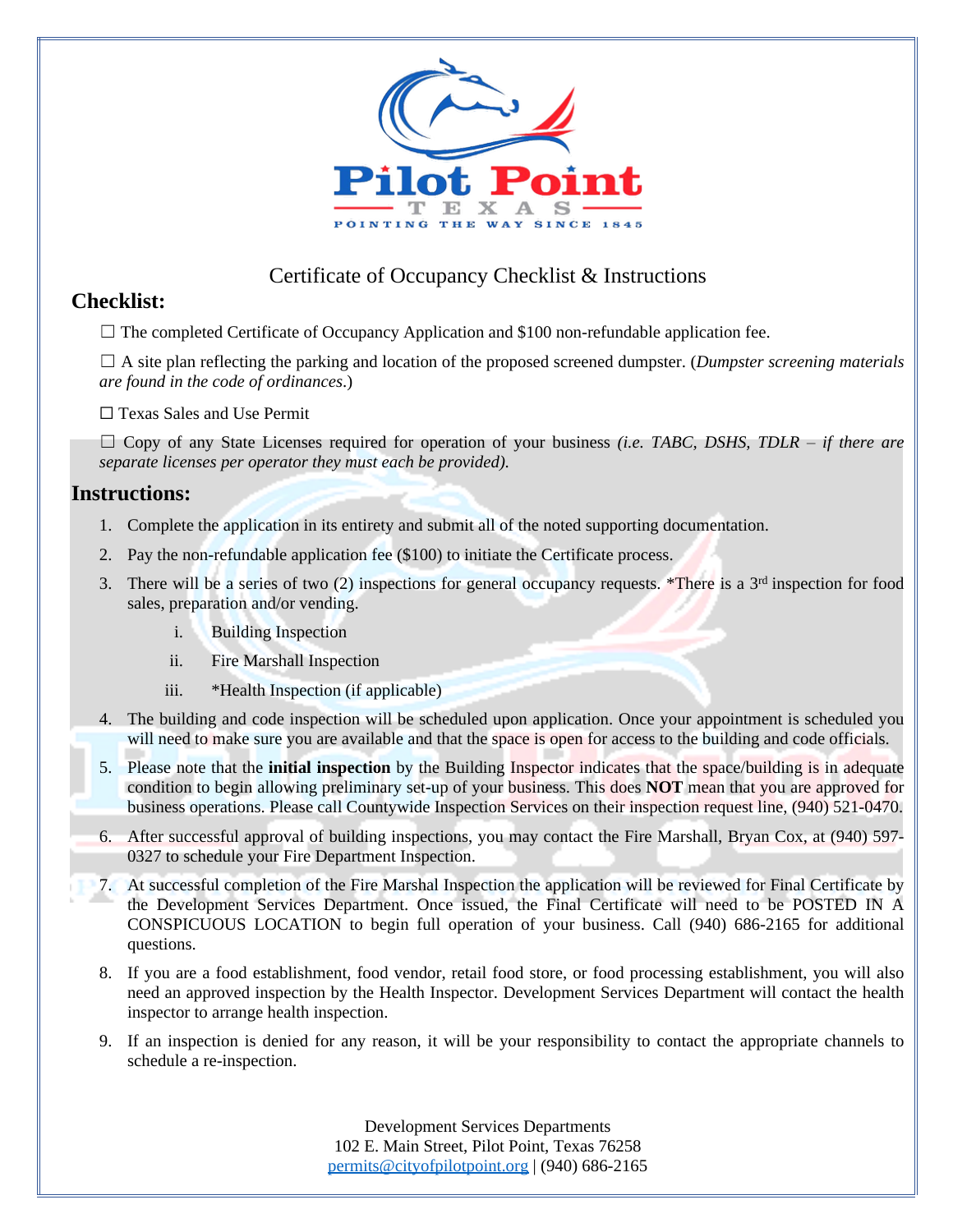

- 10. Tenants and Owners are required to comply with all applicable City codes. A Certificate of Occupancy **will not** be issued until **ALL** requirements have been met and all supporting licensing/permitting documentation is received.
- 11. For questions regarding Building Codes, contact the Development Services Department at (940) 686-2165 or the Building Official, Michael Doughty, at (940) 284-5677, or the Fire Marshal, Bryan Cox, at (940) 597-0327.

#### **Knox Box Order Instructions:**

(POLINTING

- 1. Type in your web browser [www.knox-box.com](http://www.knox-box.com)
- 2. Click the Buy Now button at the top of the page.
- 3. Enter Pilot Point in the box asking for Fire Dept. name and hit search.
- 4. You should see Pilot Point Fire Dept. come up / then click on the logo.
- 5. Click the green tab that says "Proceed with Pre-Authorization Order."
- 6. Select the style and color that works for your facility.
	- a. **Note:** You only need one with a "tamper switch" if plan on wiring it into the alarm system.
- 7. Once you select your style it will ask you for the installation location (what address it will be installed at).
- 8. Once you fill this out, Knox Box will notify the City of Pilot Point Fire Departments of your intended purchase and location for Fire Department approval.
- 9. Once the Fire Department approves this request, Knox Box will contact you to finalize the purchase and shipping instructions.
- 10. Once you have received the knox box, please contact the Fire Department to discuss appropriate locations on the building for mounting the box.

**SINGE** 



 $11.10$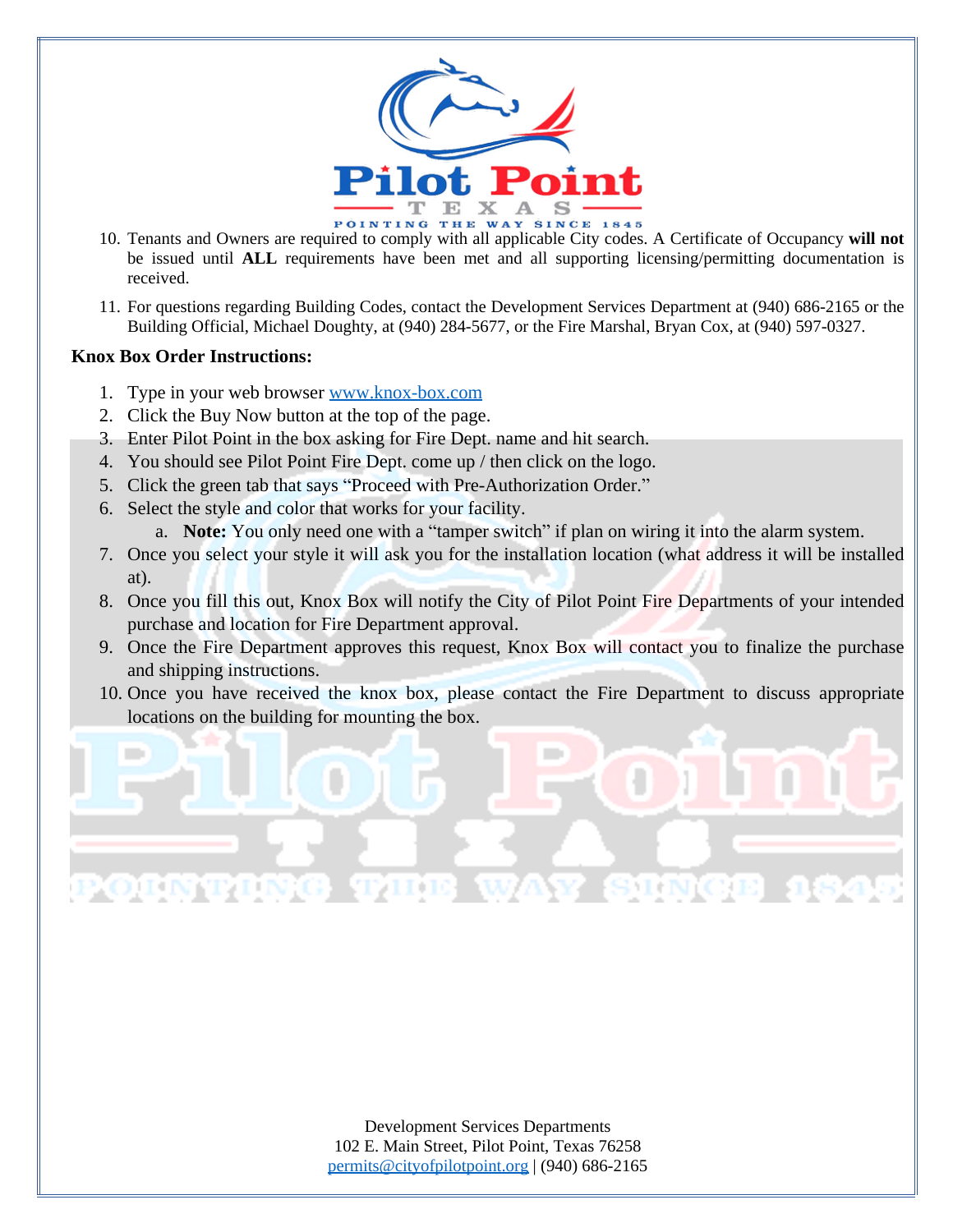

# **Certificate of Occupancy Common Code Violations Checklist**

## **Exterior Features**

- o All fire lanes striped per City of Pilot Point standards and access roads are clear and unobstructed.
- o Fire hydrants shall be completed and in working order.
- o Accumulation of waste material.
- o Address on front and rear exits shall be legible from the street and fire lane.
- o Address listing on electric and gas meters and/or disconnecting means.
- o Knox Box located at the main entrance and/or riser room.

### **General**

- o Storage clearance: un-sprinklered –24 inches to ceiling; sprinklered 18 inches to sprinkler heads.
- o Sprinkler heads clear of paint/debris.
- o Ceiling panels in place.
- o Clearance in front of electrical panel a minimum of 36 inches.
- o Empty slots in electrical panels filled.
- o Occupancy load posted.
- o Fire rated assemblies constructed and penetrations sealed.
- o Extension Cord / multi‐adapter utilized per code.
- o Abatement of electrical hazards.
- o Mechanical/electrical/boiler rooms free from storage and combustibles.
- o Flammables/combustible liquids stored in proper location and container.
- o General housekeeping and precautions against fire.
- o Slots in electrical panels must be filled by blanks and all electrical receptacles have cover plates
- o Wall and ceiling finishes shall be in accordance with the 2015 International Fire Code, Table 806.3, for all corridors, rooms and enclosed spaces. Field tests on interior finishes may be required.

**Contract** 

- o Tenant separation wall/demising walls shall be a minimum of 1‐hr fire rated construction.
- o All fire rated assemblies and fire doors are intact.

#### **Exits**

- o Accessible means of egress.
- o Exits unlocked.
- Exits are not blocked

Development Services Departments 102 E. Main Street, Pilot Point, Texas 76258 [permits@cityofpilotpoint.org](mailto:permits@cityofpilotpoint.org) | (940) 686-2165